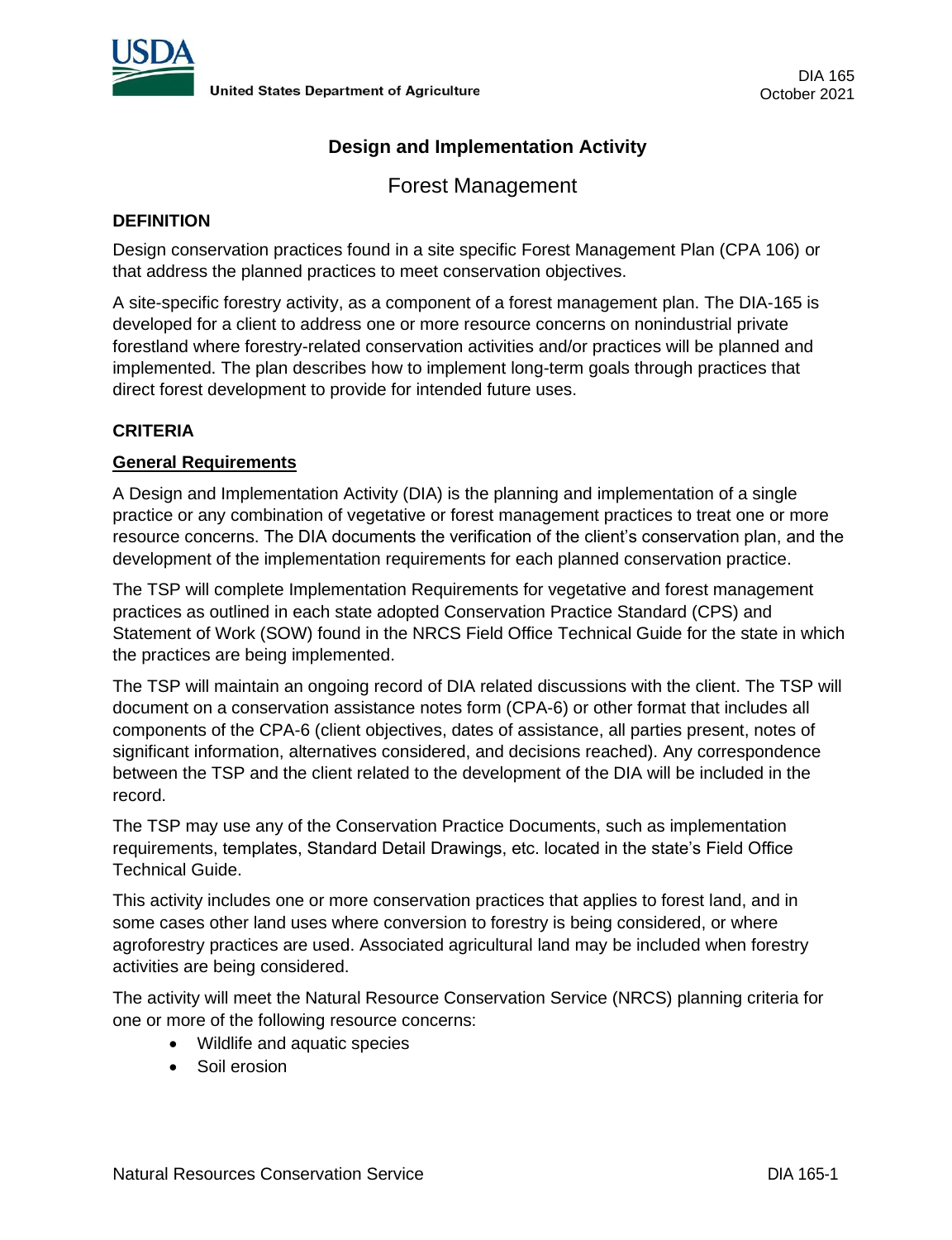- Soil condition
- Water quality
- Plant condition

The DIA may include as appropriate, but is not limited to, the conservation practices listed below:

| Code | <b>Practice Name</b>                     |
|------|------------------------------------------|
| 311  | <b>Alley Cropping</b>                    |
| 379  | <b>Multi-Story Cropping</b>              |
| 380  | Windbreak/Shelterbelt Establishment      |
| 381  | Silvopasture                             |
| 383  | <b>Fuel Break</b>                        |
| 384  | <b>Woody Residue Treatment</b>           |
| 391  | <b>Riparian Forest Buffer</b>            |
| 394  | Firebreak                                |
| 472  | <b>Access Control</b>                    |
| 490  | <b>Tree/Shrub Site Preparation</b>       |
| 612  | <b>Tree/Shrub Establishment</b>          |
| 650  | Windbreak/Shelterbelt Renovation         |
| 654  | Road/Trail/Landing Closure and Treatment |
| 655  | <b>Forest Trails and Landings</b>        |
| 660  | <b>Tree/Shrub Pruning</b>                |
| 666  | <b>Forest Stand Improvement</b>          |

The practices listed above are the primary NRCS forestry and agroforestry practices, but additional conservation practices may be needed to meet all the client's objectives. For all other practices, the practice shall be documented for the planned amount, the fields (or stands) where the practice is to be applied, and the planned year of application. Below are examples of additional conservation practices that may be planned on forestland:

| Code | <b>Practice name</b>                                 |
|------|------------------------------------------------------|
| 314  | <b>Brush Management</b>                              |
| 315  | <b>Herbaceous Weed Treatment</b>                     |
| 327  | <b>Conservation Cover</b>                            |
| 338  | <b>Prescribed Burning</b>                            |
| 342  | <b>Critical Area Planting</b>                        |
| 382  | Fence                                                |
| 395  | Stream Habitat Improvement and Management            |
| 560  | <b>Access Road</b>                                   |
| 578  | <b>Stream Crossing</b>                               |
| 580  | <b>Streambank and Shoreline Protection</b>           |
| 595  | Integrated Pest Management                           |
| 643  | Restoration of Rare or Declining Natural Communities |
| 644  | Wetland Wildlife Habitat Management                  |
| 645  | <b>Upland Wildlife Habitat Management</b>            |
| 647  | Early Successional Habitat Development/Management    |

Practices beyond the basic forestry/agroforestry practices may be included in a plan but the design and implementation of these will be conducted by an appropriately certified TSP for those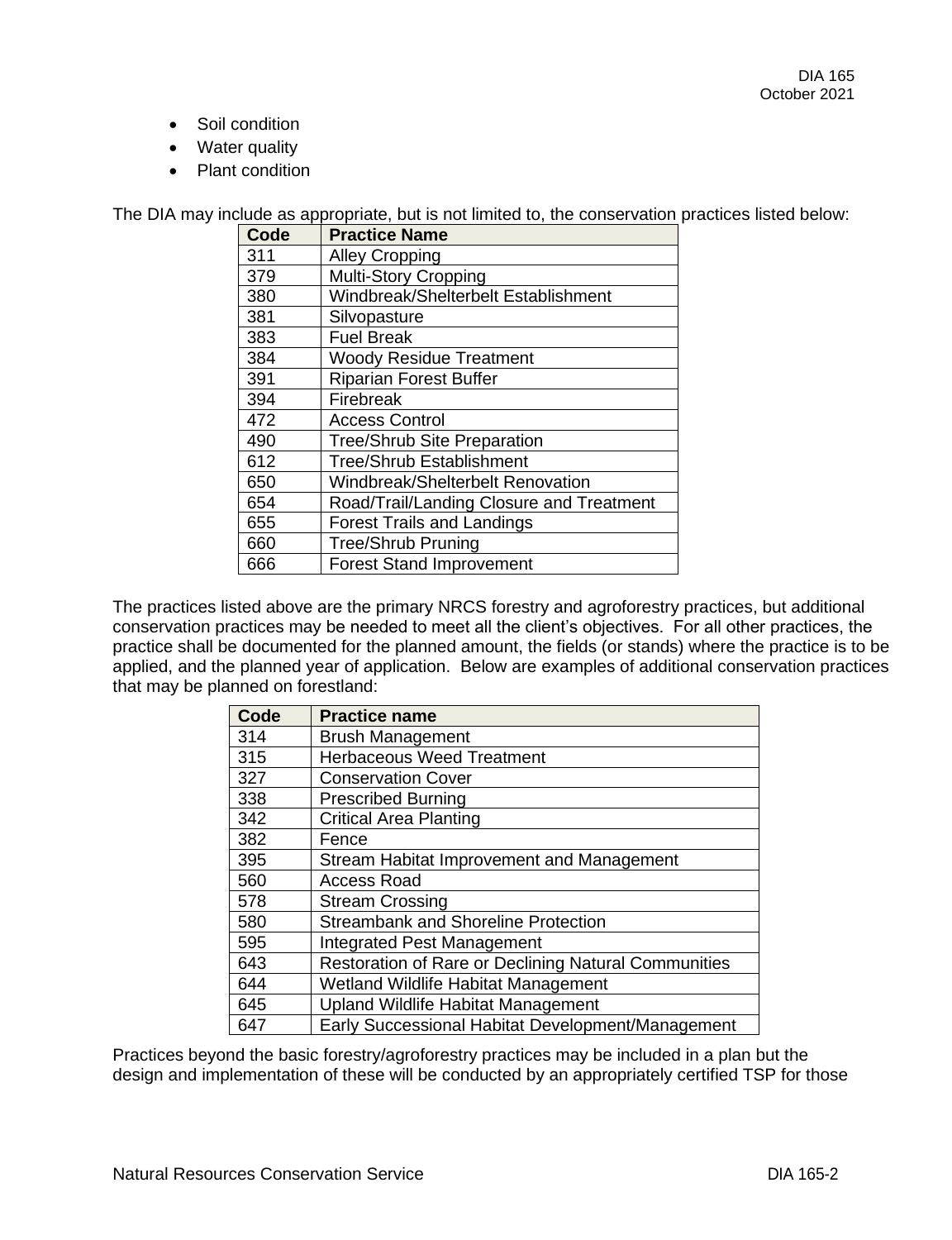practices.

#### **DELIVERABLES**

Two copies (hardcopy or electronic) of the DIA must be developed—one for the client and one for the NRCS field office. At the client's request, Technical Service Provider (TSP) can deliver NRCS's copy to the NRCS Field Office. The client's copy must include the implementation requirements, specifications, unless the client requests other documents from this section. The NRCS copy must include all items identified herein. An additional electronic copy of the plan should also be uploaded on NRCS Registry.

## 1) **Cover Page**

Cover page reporting the technical services provided by the TSP. Cover page(s) must include the following:

- a. Client information: Name, farm bill program, contract number, and contract item number.
- b. TSP information: name, address, phone number, email, TSP number, TSP expiration date; and county of service.
- c. Farm identification:
	- i. Farm name, owner name, street address, and county/state.
	- ii. Primary phone number of the client.
	- iii. List of all practice and/or scenario designs included in this plan.
- d. Statement by TSP that services provided:
	- i. Comply with all applicable Federal, State, Tribal, and local laws and requirements.
	- ii. Meet applicable NRCS standards, specifications, and program requirements.
	- iii. Are consistent with the conservation program goals and objectives for which the program contract was entered into by the client.
	- iv. Incorporate alternatives that are both cost effective and appropriate to address the resource issues.
- e. TSP certification statement: signature and date.
- f. Client acceptance statement:
	- i. A statement that the plans and specifications adequately represent existing conditions and the selected preliminary design alternatives, and the client understands and will abide with the operation and maintenance plans.
	- ii. Signature of the client and date the client received the plans.
- g. Block for NRCS reviewer acceptance (to be completed by NRCS).

#### 2) **Conservation Assistance Notes and Correspondence**

- a. Conservation Assistance Notes (NRCS-CPA-6) or other format that includes all components of the CPA-6.
	- i. Document the client's objectives.
	- ii. Document each interaction with the client, include notes and results of that interaction, date, and initials of the TSP.
	- iii. Document each site visit, activity in the field, results of each site visit, all parties present, date, and initials of the TSP.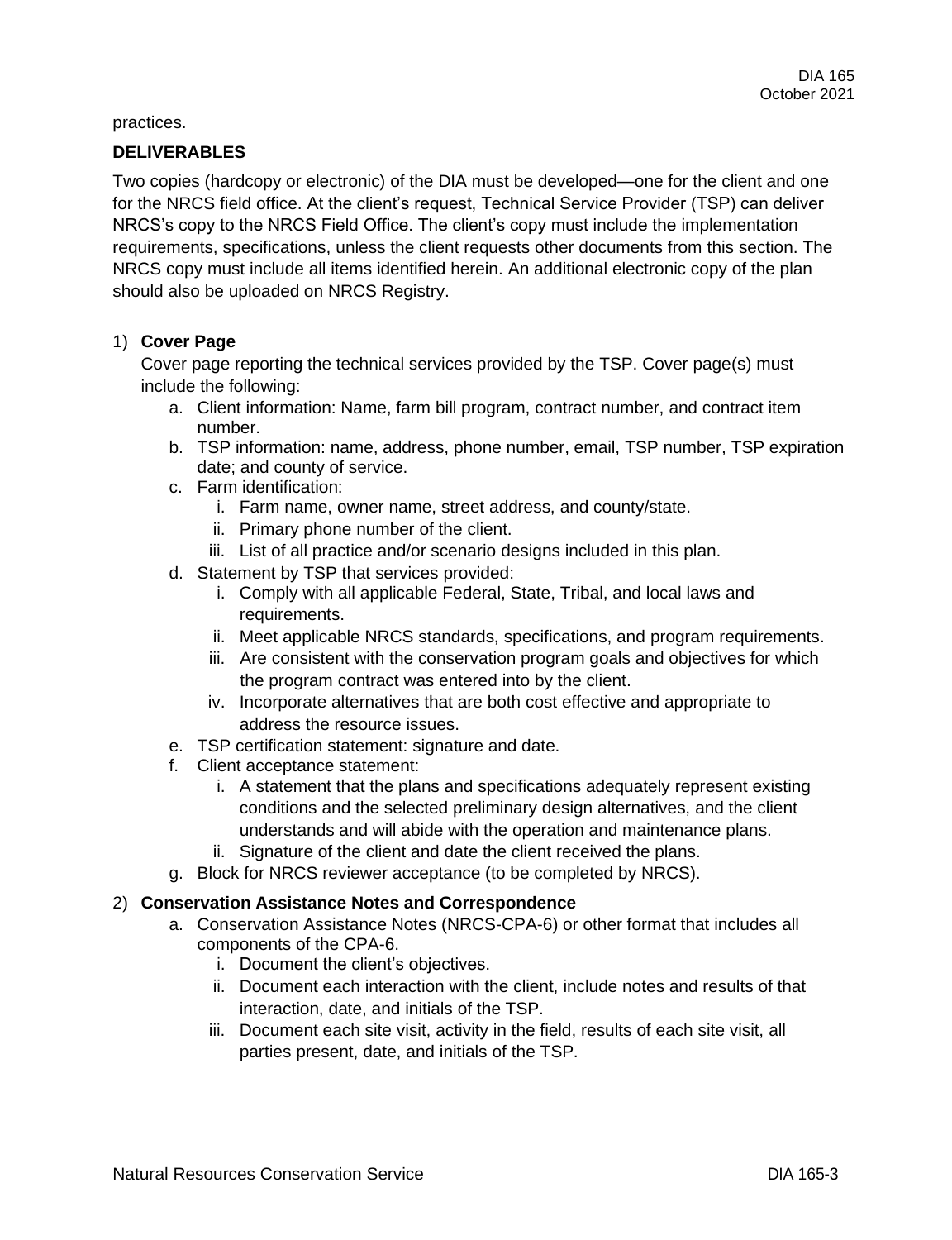b. Any correspondence between the TSP and the client relating to the development of the DIA.

## 3) **Maps**

- a. Maps to include in the DIA-165 may be incorporated from a CPA-106 or equivalent forest management plan, but not be limited to:
	- i. General location map of the implementation areas
	- ii. Forest management plan base map (this may consist of several maps to account for the entire planning area). This map will specifically include:
		- 1. Boundary lines for the Planning Land Units (PLUs) with labels (name, number, or both). A PLU is a unique geographic area, defined by a polygon, that has common land use and is owned, operated, or managed by the same client or clients. The PLU is the minimum unit for planning.
		- 2. Acreage of each PLU.
		- 3. Forest stand boundaries.
		- 4. Unique identifying code for each forest stand.
		- 5. Location of planned and applied conservation practices.
		- 6. If the planning area includes nonprivate lands, such as Federal or Tribal lands, include a land status map displaying land ownership categories (Private, State Trust, BLM, Tribal, and Territorial, etc.).
		- 7. Resource maps of the PLU
			- (a) Soils maps, and other resource maps as applicable.
			- (b) An existing wetland delineation map, if any.
- b. At a minimum, all maps developed for the DIA will include:
	- i. Title block showing:
		- 1. Map title.
		- 2. Client's name (individual or business).
		- 3. Prepared with assistance from USDA NRCS
		- 4. Assisted By [TSP planner's name].
		- 5. Name of applicable conservation district, county, and State.
		- 6. Date prepared.
	- ii. Map scale.
	- iii. Information needed to locate the implementation area, such as geographic coordinates, public land survey coordinates, etc.
	- iv. North arrow.
	- v. Appropriate map symbols and a map symbol legend on the map or as an attachment.

#### 4) **Planning**

- a. A record of the preferred alternative for each forest stand, which includes:
	- i. PLU label (name, number, or both).
	- ii. NRCS practice name and code.
	- iii. Amount to be applied.
	- iv. As needed, brief description of the planned practice (practice narrative).
	- v. Date the planned practice is scheduled to be implemented.
	- vi. As needed, applicable "Conservation Practice Overview" sheets or other prepared material.
	- vii. Operation and maintenance agreements and procedures.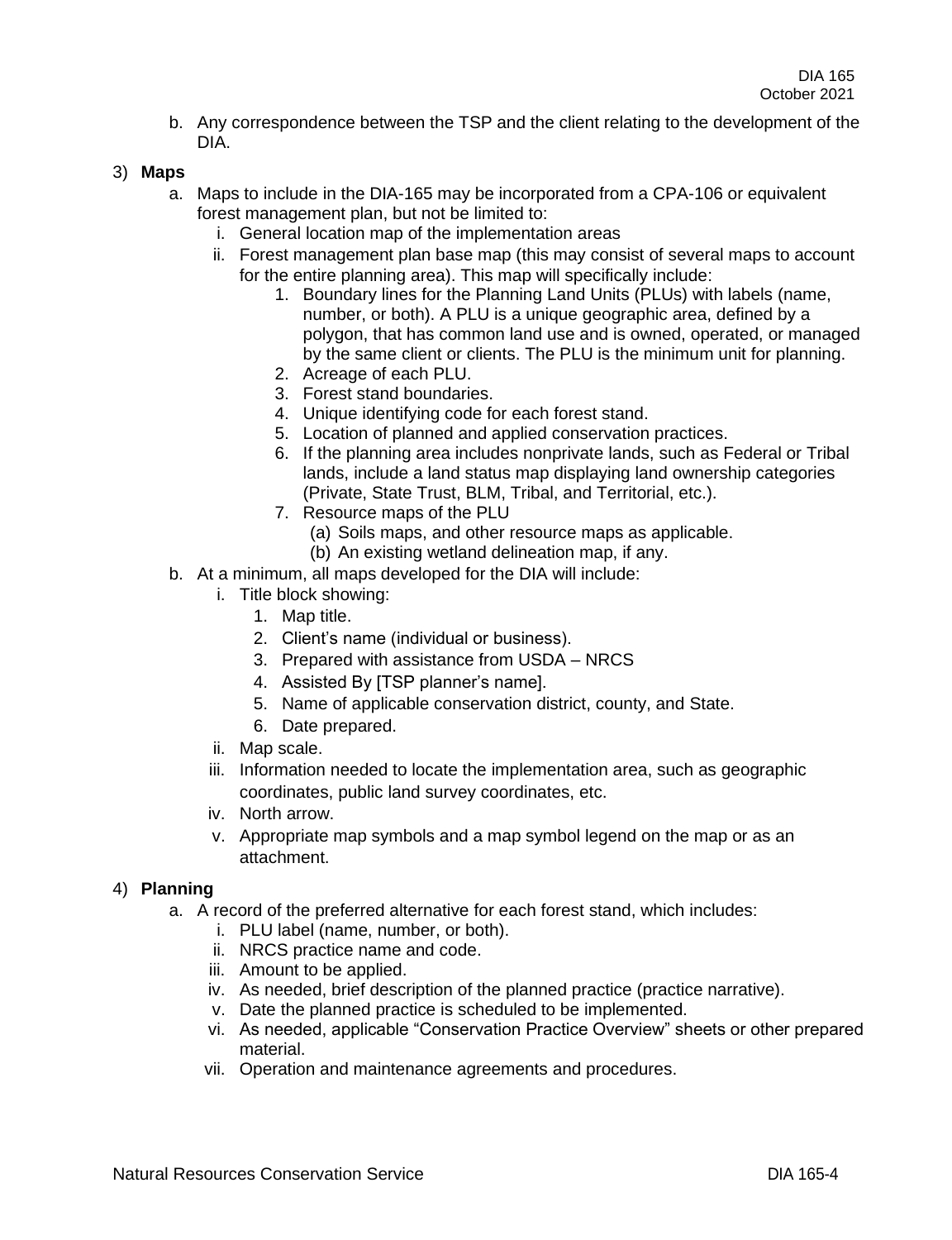## 5) **Documentation**

- a. An in-depth stand-level resource inventory, assessment, and analysis are used to formulate management alternatives. Use inventory plot data summarized at the stand level along with assessment information incorporated from a CPA 106 or equivalent forest management plan, supplemented as necessary with site-level assessment information. Document findings on resource concerns, existing benchmark conditions, and special environmental concerns and provide stand-level descriptions and data summaries along with management recommendations in the Managing Your [Woodlands Template.](https://www.nrcs.usda.gov/wps/PA_NRCSConsumption/download?cid=nrcseprd1361475&ext=pdf) Prepare NRCS Implementation Requirements as per State's FOTG for practices identified in the preferred alternative and scheduled within five years from the time of stand inventory.
	- i. Forest stand inventories, including plot data, are used in summarizing stand attributes. Follow inventory guidance in NRCS Forestry Inventory Methods, Technical Note No. 190-FOR-01, Jul 2018. Document inventory methods utilized.
		- 1. Documentation that forest inventory plot data was collected will be attached to the Template as an appendix.
	- ii. A stand-level summary, for each stand, will include:
		- 1. Forest type
		- 2. Basal area
		- 3. Trees per acre
		- 4. % Stocking
		- 5. Diameter distribution by species, in 2-inch diameter classes at a minimum (DBH may be estimated or measured)
		- 6. Site indices for major species, estimated from published height-age curves
		- 7. Stand health based on observations of insects and disease, fire fuels, invasive species, level of mortality, crown ratios, impacts of past management, etc.
		- 8. Estimate of current stand age, or of age cohorts if an uneven-aged stand
		- 9. Estimated tree growth potential based on soils, site index, and other site factors
		- 10. Estimated canopy height for dominant and codominant trees
		- 11. Other important stand attributes as determined by the TSP
	- iii. If conditions at the stand level warrant a more detailed description than appears in a CPA 106 (or equivalent forest management plan), because of their potential impact on management decisions, include the information in the Stand Level Information section of the Template. Describe benchmark (existing) conditions, past conditions, and any resource concerns or limitations, if relevant to stand management, associated with:
		- 1. Protected species and cultural resources
		- 2. Adjacent stand or ownerships that present opportunities or limitations to management options
		- 3. Recreation uses by the landowner
		- 4. Access to the stand and condition of roads, trails, landings, and stream crossings
		- 5. Soil and site descriptions, including relevant soil interpretations, slope, topography, and aspect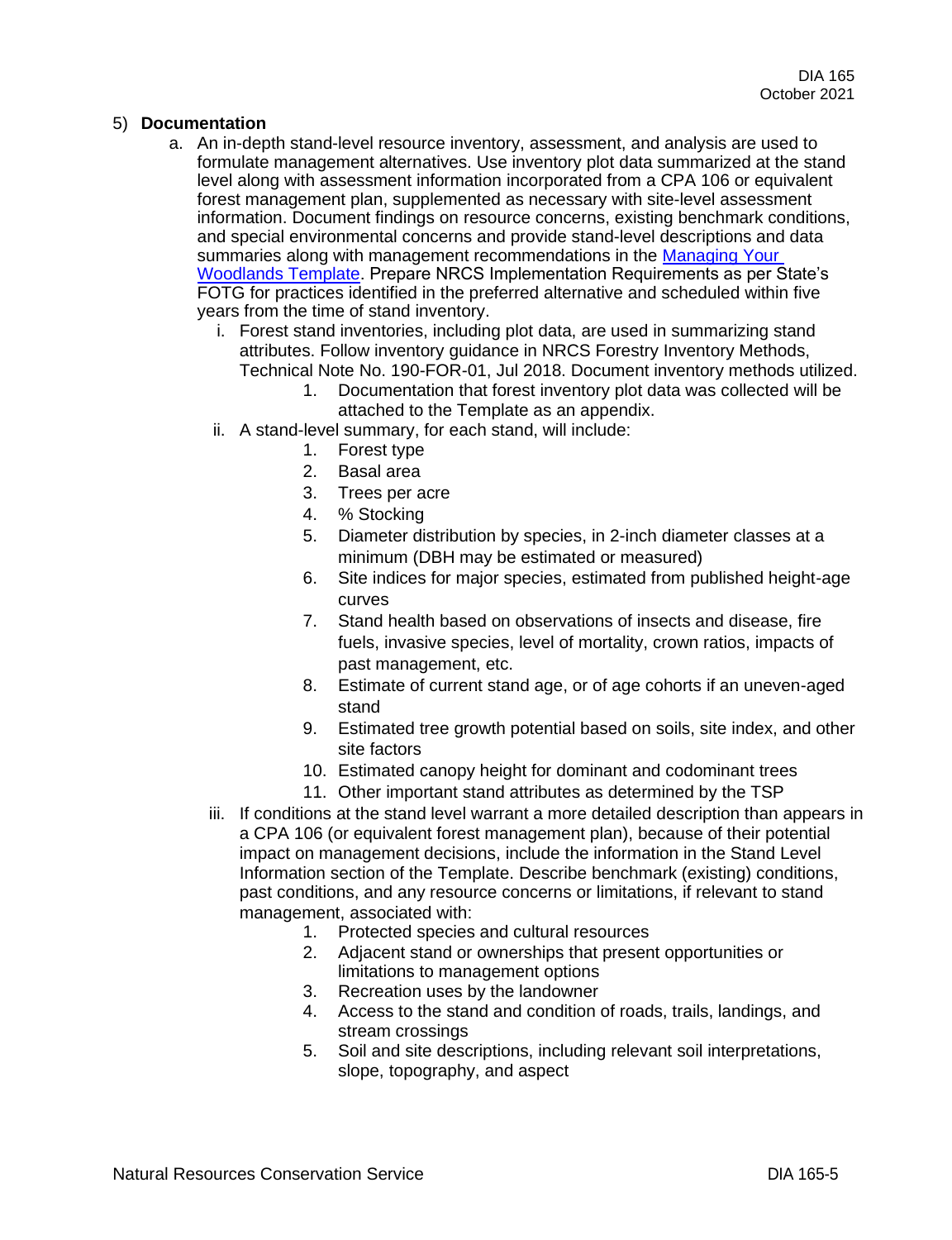- 6. Streams, wetlands, ponds, and lakes
- 7. Past management, harvesting, natural disturbances, and/or other land use history that has affected stand condition and/or growth potential
- 8. Grazing practices
- 9. Potential for carbon sequestration
- 10. Fish and wildlife species and habitat elements
- 11. Risk of insect and disease infestation
- 12. Noxious and invasive plant species
- 13. Reforestation and afforestation opportunities
- 14. Prescribed burning opportunities
- 15. Wildfire risk (surface and crown fires)
- 16. Other important features as determined by the TSP
- iv. For each stand, complete Template sections on Forest Management Activities to include:
	- 1. If not included in the CPA 106 or equivalent forest management plan:
		- a. Document the Desired Future Condition (DFC) for each stand at maturity, including narrative descriptions of what the stand will look like to the client. Describe the use of natural or artificial regeneration techniques, silvicultural systems, harvesting systems, and future monitoring that will be used to achieve the DFC.
		- b. Alternatives for achieving the DFC. Document the effect of each alternative on resource concerns identified during the resource inventory.
		- c. The no-action alternative, which uses benchmark conditions with projections of stand development and other changes in condition that would occur if management currently practiced by the client continued through the planning period (generally ten years for a forest management plan).
	- 2. As applicable, describe how the following activities and environmental protections will be applied in the stand: permits needed, Forestry Best Management Practices for water quality, and stand monitoring/maintenance.
	- 3. Develop silvicultural prescriptions for each practice identified in the preferred alternative and scheduled within a five-year timeframe. Include acres to be treated, and other information needed to select the appropriate payment scenario. Complete relevant portions of the State's Implementation Requirements.

#### 6) **Implementation requirements:**

- a. Implementation requirements will be developed for preferred alternative nonstructural conservation practices. Recordkeeping and operation and maintenance requirements must be clearly stated.
- b. Cost estimates developed for preferred alternative nonstructural conservation practices.
- c. Develop and provide all supporting documentation, including any additional items required by the State Conservationist.